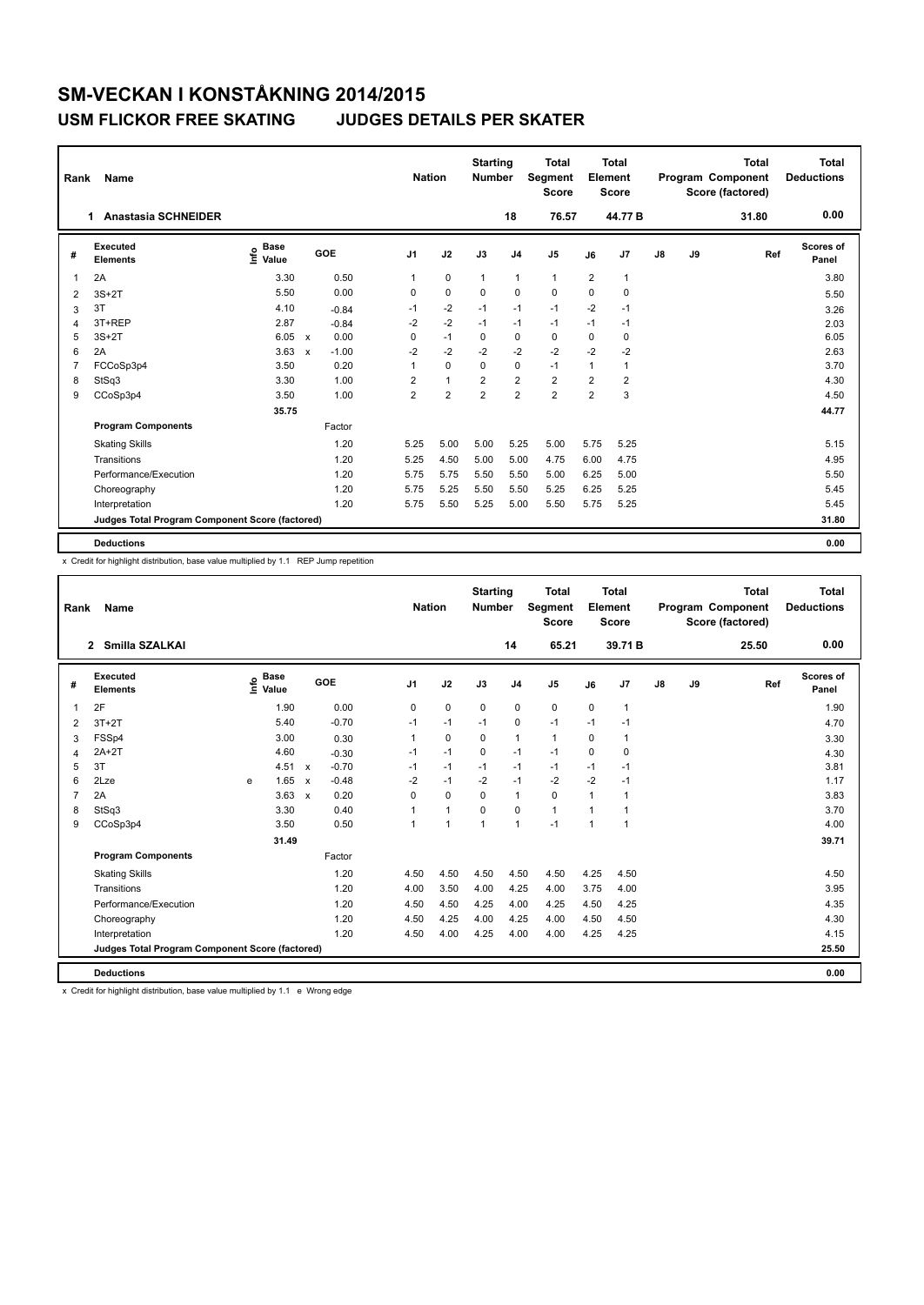| Rank         | Name                                            |                                  |              |            |                | <b>Nation</b>  | <b>Starting</b><br><b>Number</b> |                | <b>Total</b><br>Segment<br><b>Score</b> |                | <b>Total</b><br>Element<br><b>Score</b> |               |    | <b>Total</b><br>Program Component<br>Score (factored) | <b>Total</b><br><b>Deductions</b> |
|--------------|-------------------------------------------------|----------------------------------|--------------|------------|----------------|----------------|----------------------------------|----------------|-----------------------------------------|----------------|-----------------------------------------|---------------|----|-------------------------------------------------------|-----------------------------------|
|              | 3 Lisa LAGER                                    |                                  |              |            |                |                |                                  | 10             | 64.76                                   |                | 39.26 B                                 |               |    | 25.50                                                 | 0.00                              |
| #            | Executed<br><b>Elements</b>                     | <b>Base</b><br>e Base<br>⊆ Value |              | <b>GOE</b> | J <sub>1</sub> | J2             | J3                               | J <sub>4</sub> | J <sub>5</sub>                          | J6             | J7                                      | $\mathsf{J}8$ | J9 | Ref                                                   | <b>Scores of</b><br>Panel         |
| $\mathbf{1}$ | 3S                                              | 4.20                             |              | 0.14       | 0              | $\mathbf 0$    | 0                                | $\mathbf{1}$   | $\pmb{0}$                               | 0              | 1                                       |               |    |                                                       | 4.34                              |
| 2            | $2F+2T$                                         | 3.20                             |              | 0.18       |                | $\mathbf 0$    | $\Omega$                         | $\mathbf 0$    | $\mathbf{1}$                            | $\overline{1}$ |                                         |               |    |                                                       | 3.38                              |
| 3            | 2A                                              | 3.30                             |              | 0.10       | 0              | 0              | $\Omega$                         | 0              | 0                                       | -1             |                                         |               |    |                                                       | 3.40                              |
| 4            | CCoSp3p4                                        | 3.50                             |              | 0.40       | 0              | $\mathbf{1}$   | $\overline{1}$                   | $\mathbf{1}$   | $\overline{2}$                          | 0              |                                         |               |    |                                                       | 3.90                              |
| 5            | 2A                                              | 3.63                             | $\mathsf{x}$ | 0.00       | 0              | $\mathbf 0$    | $\mathbf 0$                      | $\mathbf 0$    | $\mathbf 0$                             | $\mathbf 0$    | $\mathbf 0$                             |               |    |                                                       | 3.63                              |
| 6            | 2Lz                                             | 2.31                             | $\mathbf{x}$ | 0.12       | 0              | $\overline{1}$ | $\Omega$                         | $\overline{1}$ | $\mathbf 0$                             | $\Omega$       |                                         |               |    |                                                       | 2.43                              |
| 7            | $2F+2T$                                         | 3.52                             | $\mathbf{x}$ | 0.06       | 0              | $\mathbf 0$    | $\Omega$                         | $\overline{1}$ | $\mathbf 0$                             | $\Omega$       |                                         |               |    |                                                       | 3.58                              |
| 8            | FCCoSp3p4                                       | 3.50                             |              | 0.20       | 0              | $-1$           | $\overline{1}$                   | $\overline{1}$ | $\pmb{0}$                               | $\mathbf 0$    |                                         |               |    |                                                       | 3.70                              |
| 9            | StSq3                                           | 3.30                             |              | 0.60       | $\overline{2}$ | $\overline{1}$ | $\overline{1}$                   | 0              | $\overline{1}$                          | $\overline{1}$ | $\overline{2}$                          |               |    |                                                       | 3.90                              |
|              |                                                 | 30.46                            |              |            |                |                |                                  |                |                                         |                |                                         |               |    |                                                       | 39.26                             |
|              | <b>Program Components</b>                       |                                  |              | Factor     |                |                |                                  |                |                                         |                |                                         |               |    |                                                       |                                   |
|              | <b>Skating Skills</b>                           |                                  |              | 1.20       | 4.75           | 4.25           | 4.25                             | 4.00           | 4.50                                    | 4.00           | 4.25                                    |               |    |                                                       | 4.25                              |
|              | Transitions                                     |                                  |              | 1.20       | 4.50           | 3.75           | 4.00                             | 3.75           | 4.00                                    | 3.25           | 4.25                                    |               |    |                                                       | 3.95                              |
|              | Performance/Execution                           |                                  |              | 1.20       | 4.50           | 4.25           | 4.25                             | 4.25           | 4.75                                    | 4.00           | 4.50                                    |               |    |                                                       | 4.35                              |
|              | Choreography                                    |                                  |              | 1.20       | 5.00           | 4.25           | 4.50                             | 4.50           | 4.25                                    | 4.00           | 4.75                                    |               |    |                                                       | 4.45                              |
|              | Interpretation                                  |                                  |              | 1.20       | 5.00           | 4.00           | 4.00                             | 4.00           | 4.50                                    | 3.50           | 4.75                                    |               |    |                                                       | 4.25                              |
|              | Judges Total Program Component Score (factored) |                                  |              |            |                |                |                                  |                |                                         |                |                                         |               |    |                                                       | 25.50                             |
|              | <b>Deductions</b>                               |                                  |              |            |                |                |                                  |                |                                         |                |                                         |               |    |                                                       | 0.00                              |

x Credit for highlight distribution, base value multiplied by 1.1

| Rank           | Name                                            |                                  |                           |         | <b>Nation</b>  |                | <b>Starting</b><br><b>Number</b> |                | Total<br>Segment<br><b>Score</b> |                | Total<br>Element<br><b>Score</b> |    |    | <b>Total</b><br>Program Component<br>Score (factored) | Total<br><b>Deductions</b> |
|----------------|-------------------------------------------------|----------------------------------|---------------------------|---------|----------------|----------------|----------------------------------|----------------|----------------------------------|----------------|----------------------------------|----|----|-------------------------------------------------------|----------------------------|
|                | 4 Alessia HÄGG                                  |                                  |                           |         |                |                |                                  | 16             | 63.43                            |                | 38.33 B                          |    |    | 26.10                                                 | 1.00                       |
| #              | Executed<br><b>Elements</b>                     | <b>Base</b><br>e Base<br>⊆ Value | GOE                       |         | J <sub>1</sub> | J2             | J3                               | J <sub>4</sub> | J <sub>5</sub>                   | J6             | J7                               | J8 | J9 | Ref                                                   | <b>Scores of</b><br>Panel  |
| $\mathbf 1$    | 3T                                              | 4.10                             |                           | $-2.10$ | $-3$           | $-3$           | $-3$                             | $-3$           | $-3$                             | $-3$           | $-3$                             |    |    |                                                       | 2.00                       |
| 2              | $3T+2T$                                         | 5.40                             |                           | 0.00    | $-1$           | $\mathbf 0$    | $\mathbf 0$                      | $\mathbf 0$    | $\mathbf 0$                      | $\mathbf 0$    | 0                                |    |    |                                                       | 5.40                       |
| 3              | 2Lz                                             | 2.10                             |                           | 0.30    |                | $\overline{2}$ | $\mathbf{1}$                     | $\mathbf{1}$   | 1                                | 1              | $\mathbf{1}$                     |    |    |                                                       | 2.40                       |
| 4              | 2A                                              | 3.30                             |                           | 0.00    | $\Omega$       | $\Omega$       | $\Omega$                         | $\mathbf 0$    | $\Omega$                         | 0              | 0                                |    |    |                                                       | 3.30                       |
| 5              | FCCoSp3p4                                       | 3.50                             |                           | 0.30    |                | $\mathbf{1}$   | $\mathbf 0$                      | $\mathbf 0$    | $\mathbf 0$                      | 1              | 1                                |    |    |                                                       | 3.80                       |
| 6              | StSq3                                           | 3.30                             |                           | 0.50    |                | $\mathbf 0$    | $\mathbf{1}$                     | $\mathbf{1}$   | $\mathbf{1}$                     | 1              | 1                                |    |    |                                                       | 3.80                       |
| $\overline{7}$ | $2Lz+2T$                                        | 3.74                             | $\mathsf{x}$              | 0.00    | 0              | $\mathbf 0$    | $\mathbf 0$                      | $\mathbf 0$    | $\mathbf 0$                      | 0              | $-1$                             |    |    |                                                       | 3.74                       |
| 8              | 2F                                              | 2.09                             | $\boldsymbol{\mathsf{x}}$ | 0.00    | $\Omega$       | $\mathbf 0$    | $\Omega$                         | $\mathbf 0$    | $\mathbf 0$                      | $\Omega$       | 0                                |    |    |                                                       | 2.09                       |
| 9              | CCoSp3p3                                        | 3.00                             |                           | 0.80    | $\overline{2}$ | $\overline{2}$ | $\overline{1}$                   | $\mathbf{1}$   | 1                                | $\overline{2}$ | $\overline{2}$                   |    |    |                                                       | 3.80                       |
|                |                                                 | 30.53                            |                           |         |                |                |                                  |                |                                  |                |                                  |    |    |                                                       | 38.33                      |
|                | <b>Program Components</b>                       |                                  |                           | Factor  |                |                |                                  |                |                                  |                |                                  |    |    |                                                       |                            |
|                | <b>Skating Skills</b>                           |                                  |                           | 1.20    | 4.75           | 4.25           | 4.50                             | 4.50           | 4.00                             | 4.50           | 4.00                             |    |    |                                                       | 4.35                       |
|                | Transitions                                     |                                  |                           | 1.20    | 4.50           | 3.75           | 4.25                             | 4.00           | 3.75                             | 4.00           | 4.25                             |    |    |                                                       | 4.05                       |
|                | Performance/Execution                           |                                  |                           | 1.20    | 4.75           | 4.25           | 4.75                             | 4.50           | 4.25                             | 4.50           | 4.50                             |    |    |                                                       | 4.50                       |
|                | Choreography                                    |                                  |                           | 1.20    | 5.00           | 4.25           | 4.75                             | 4.75           | 4.00                             | 4.50           | 4.75                             |    |    |                                                       | 4.60                       |
|                | Interpretation                                  |                                  |                           | 1.20    | 5.00           | 4.00           | 4.50                             | 4.25           | 4.00                             | 4.00           | 4.50                             |    |    |                                                       | 4.25                       |
|                | Judges Total Program Component Score (factored) |                                  |                           |         |                |                |                                  |                |                                  |                |                                  |    |    |                                                       | 26.10                      |
|                | <b>Deductions</b>                               |                                  | Falls:                    | $-1.00$ |                |                |                                  |                |                                  |                |                                  |    |    |                                                       | $-1.00$                    |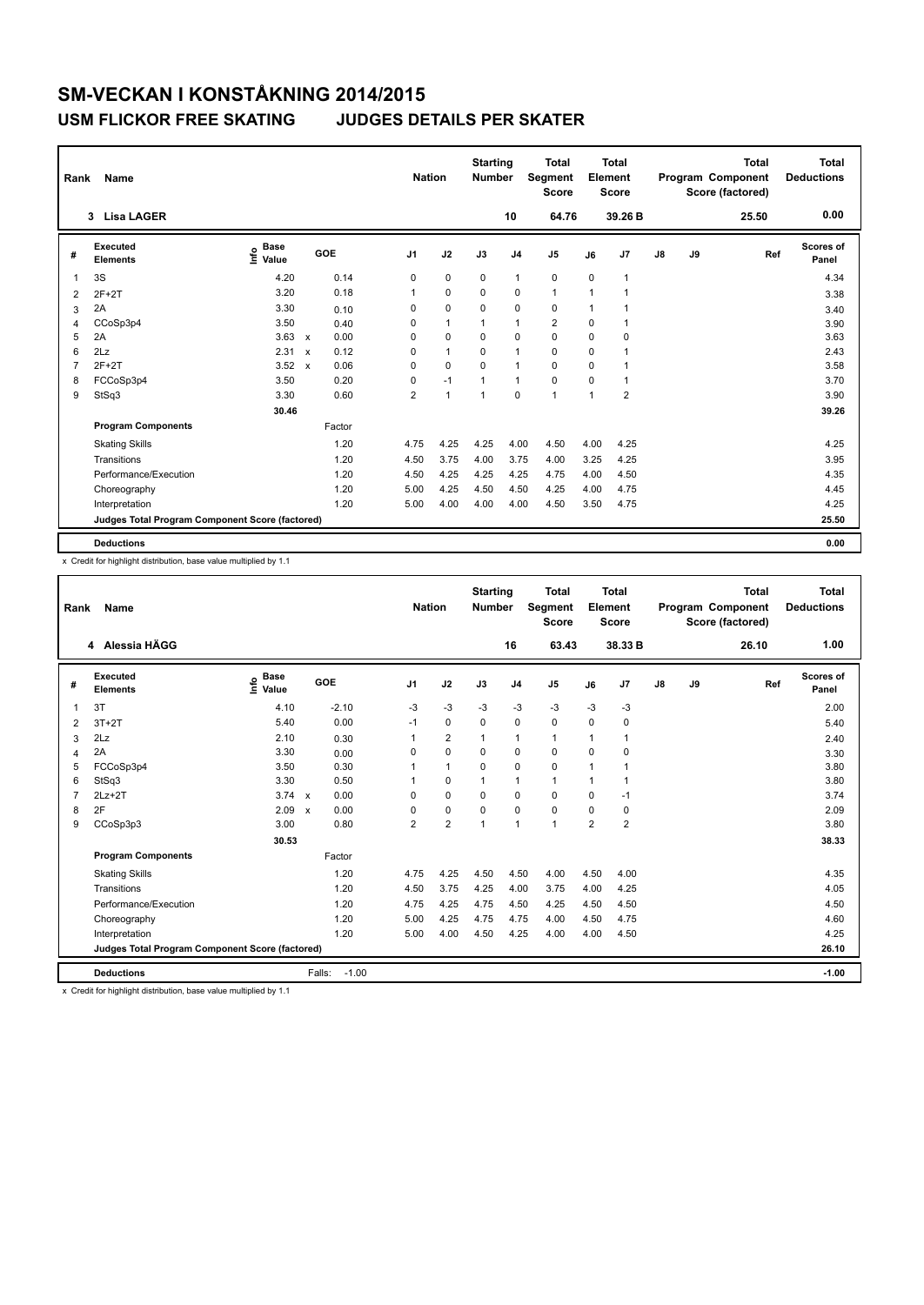| Rank           | Name                                            |         |                                    |              |                   | <b>Nation</b>  |             | <b>Starting</b><br><b>Number</b> |                | Total<br>Segment<br><b>Score</b> |          | Total<br>Element<br><b>Score</b> |               |    | <b>Total</b><br><b>Program Component</b><br>Score (factored) | Total<br><b>Deductions</b> |
|----------------|-------------------------------------------------|---------|------------------------------------|--------------|-------------------|----------------|-------------|----------------------------------|----------------|----------------------------------|----------|----------------------------------|---------------|----|--------------------------------------------------------------|----------------------------|
|                | <b>Cassandra JOHANSSON</b><br>5                 |         |                                    |              |                   |                |             |                                  | 15             | 60.04                            |          | 36.98 B                          |               |    | 24.06                                                        | 1.00                       |
| #              | Executed<br><b>Elements</b>                     |         | <b>Base</b><br>$\frac{6}{5}$ Value |              | GOE               | J <sub>1</sub> | J2          | J3                               | J <sub>4</sub> | J <sub>5</sub>                   | J6       | J7                               | $\mathsf{J}8$ | J9 | Ref                                                          | Scores of<br>Panel         |
| 1              | 3T                                              |         | 4.10                               |              | $-1.68$           | $-3$           | $-3$        | $-3$                             | $-2$           | $-2$                             | $-2$     | $-2$                             |               |    |                                                              | 2.42                       |
| $\overline{2}$ | $3S+2T$                                         |         | 5.50                               |              | 0.14              | 0              | $\mathbf 0$ | $\mathbf 0$                      | $\mathbf 0$    | $\mathbf{1}$                     | $\Omega$ |                                  |               |    |                                                              | 5.64                       |
| 3              | 3Lo<                                            | $\prec$ | 3.60                               |              | $-2.10$           | $-3$           | $-3$        | $-3$                             | $-3$           | $-3$                             | $-3$     | $-3$                             |               |    |                                                              | 1.50                       |
| $\overline{4}$ | $2A+2T$                                         |         | 4.60                               |              | 0.00              | 0              | $\Omega$    | $\Omega$                         | $\mathbf 0$    | $\mathbf 0$                      | $\Omega$ | 0                                |               |    |                                                              | 4.60                       |
| 5              | FCCoSp3p3                                       |         | 3.00                               |              | $-0.12$           | -1             | $\mathbf 0$ | $\Omega$                         | $-1$           | $-1$                             | $\Omega$ | 0                                |               |    |                                                              | 2.88                       |
| 6              | StSq2                                           |         | 2.60                               |              | 0.00              | 0              | $\Omega$    | $\Omega$                         | $\Omega$       | $\Omega$                         | $\Omega$ | $\Omega$                         |               |    |                                                              | 2.60                       |
| 7              | 2A                                              |         | 3.63                               | $\mathsf{x}$ | $-0.50$           | $-1$           | $-1$        | $-1$                             | $-1$           | $-1$                             | $-1$     | $\Omega$                         |               |    |                                                              | 3.13                       |
| 8              | 2F                                              |         | 2.09                               | $\mathbf x$  | 0.18              | 0              | $\mathbf 0$ | $\overline{1}$                   | $\overline{1}$ | $\mathbf 0$                      | 1        |                                  |               |    |                                                              | 2.27                       |
| 9              | CCoSp3p3                                        |         | 3.00                               |              | $-0.06$           | $-1$           | $\mathbf 0$ | $\Omega$                         | $\mathbf 0$    | $\mathbf 0$                      | $\Omega$ | $-1$                             |               |    |                                                              | 2.94                       |
|                |                                                 |         | 32.12                              |              |                   |                |             |                                  |                |                                  |          |                                  |               |    |                                                              | 36.98                      |
|                | <b>Program Components</b>                       |         |                                    |              | Factor            |                |             |                                  |                |                                  |          |                                  |               |    |                                                              |                            |
|                | <b>Skating Skills</b>                           |         |                                    |              | 1.20              | 4.50           | 4.25        | 4.25                             | 4.00           | 4.00                             | 4.50     | 4.00                             |               |    |                                                              | 4.20                       |
|                | Transitions                                     |         |                                    |              | 1.20              | 4.25           | 3.25        | 4.25                             | 3.50           | 3.75                             | 3.75     | 3.50                             |               |    |                                                              | 3.75                       |
|                | Performance/Execution                           |         |                                    |              | 1.20              | 4.25           | 3.75        | 4.25                             | 4.25           | 4.00                             | 4.00     | 4.00                             |               |    |                                                              | 4.10                       |
|                | Choreography                                    |         |                                    |              | 1.20              | 4.50           | 3.50        | 4.50                             | 4.00           | 4.00                             | 4.25     | 4.25                             |               |    |                                                              | 4.20                       |
|                | Interpretation                                  |         |                                    |              | 1.20              | 4.25           | 3.50        | 4.00                             | 3.75           | 3.75                             | 3.75     | 3.75                             |               |    |                                                              | 3.80                       |
|                | Judges Total Program Component Score (factored) |         |                                    |              |                   |                |             |                                  |                |                                  |          |                                  |               |    |                                                              | 24.06                      |
|                | <b>Deductions</b>                               |         |                                    |              | $-1.00$<br>Falls: |                |             |                                  |                |                                  |          |                                  |               |    |                                                              | $-1.00$                    |

< Under-rotated jump x Credit for highlight distribution, base value multiplied by 1.1

| Rank           | Name                                            |                              |                                   | <b>Nation</b>  |                          | <b>Starting</b><br><b>Number</b> |                | <b>Total</b><br>Segment<br><b>Score</b> |      | <b>Total</b><br>Element<br><b>Score</b> |    |    | <b>Total</b><br>Program Component<br>Score (factored) | <b>Total</b><br><b>Deductions</b> |
|----------------|-------------------------------------------------|------------------------------|-----------------------------------|----------------|--------------------------|----------------------------------|----------------|-----------------------------------------|------|-----------------------------------------|----|----|-------------------------------------------------------|-----------------------------------|
|                | <b>Maggie HILLS</b><br>6                        |                              |                                   |                |                          |                                  | 17             | 57.98                                   |      | 34.24 B                                 |    |    | 25.74                                                 | 2.00                              |
| #              | Executed<br><b>Elements</b>                     | <b>Base</b><br>lnfo<br>Value | GOE                               | J <sub>1</sub> | J2                       | J3                               | J <sub>4</sub> | J <sub>5</sub>                          | J6   | J <sub>7</sub>                          | J8 | J9 | Ref                                                   | <b>Scores of</b><br>Panel         |
| 1              | 3T                                              | 4.10                         | $-2.10$                           | $-3$           | $-2$                     | $-3$                             | $-3$           | $-3$                                    | $-3$ | $-3$                                    |    |    |                                                       | 2.00                              |
| 2              | 3S                                              | 4.20                         | $-2.10$                           | $-3$           | $-3$                     | $-3$                             | $-3$           | $-3$                                    | $-3$ | $-3$                                    |    |    |                                                       | 2.10                              |
| 3              | CCoSp3p4                                        | 3.50                         | 0.40                              | $\Omega$       | $\mathbf{1}$             | 1                                | $\mathbf{1}$   | $\mathbf{1}$                            | 1    | 0                                       |    |    |                                                       | 3.90                              |
| 4              | $2A+2T$                                         | 4.60                         | 0.40                              | 0              | $\mathbf 0$              | 1                                | $\mathbf{1}$   | $\mathbf{1}$                            | 1    | 1                                       |    |    |                                                       | 5.00                              |
| 5              | 2A                                              | 3.63                         | 0.10<br>$\mathsf{x}$              | 1              | $\mathbf 0$              | $\mathbf 0$                      | 0              | $\mathbf{1}$                            | 0    | 0                                       |    |    |                                                       | 3.73                              |
| 6              | $2Lz+2T$                                        | 3.74                         | 0.00<br>$\boldsymbol{\mathsf{x}}$ | $\Omega$       | $\mathbf 0$              | $\Omega$                         | $\Omega$       | $\Omega$                                | 0    | $-1$                                    |    |    |                                                       | 3.74                              |
| $\overline{7}$ | <b>FCSSp</b>                                    | 0.00                         | 0.00                              | ÷              | $\overline{\phantom{a}}$ |                                  | ٠              |                                         |      |                                         |    |    |                                                       | 0.00                              |
| 8              | StSq2                                           | 2.60                         | 0.20                              | $\Omega$       | $\Omega$                 | $\Omega$                         | 0              | $\mathbf{1}$                            | 1    | 1                                       |    |    |                                                       | 2.80                              |
| 9              | 2F                                              | 2.09                         | $-0.12$<br>$\mathbf x$            | $-1$           | $\Omega$                 | $-1$                             | $\Omega$       | $\Omega$                                | 0    | $-1$                                    |    |    |                                                       | 1.97                              |
|                |                                                 | 28.46                        |                                   |                |                          |                                  |                |                                         |      |                                         |    |    |                                                       | 34.24                             |
|                | <b>Program Components</b>                       |                              | Factor                            |                |                          |                                  |                |                                         |      |                                         |    |    |                                                       |                                   |
|                | <b>Skating Skills</b>                           |                              | 1.20                              | 4.50           | 4.25                     | 4.50                             | 4.50           | 4.50                                    | 4.75 | 4.25                                    |    |    |                                                       | 4.45                              |
|                | Transitions                                     |                              | 1.20                              | 4.00           | 3.75                     | 4.50                             | 4.00           | 4.25                                    | 4.00 | 4.00                                    |    |    |                                                       | 4.05                              |
|                | Performance/Execution                           |                              | 1.20                              | 4.00           | 4.00                     | 4.25                             | 4.75           | 4.50                                    | 4.50 | 4.25                                    |    |    |                                                       | 4.30                              |
|                | Choreography                                    |                              | 1.20                              | 4.50           | 4.00                     | 4.75                             | 4.75           | 4.25                                    | 4.50 | 4.25                                    |    |    |                                                       | 4.45                              |
|                | Interpretation                                  |                              | 1.20                              | 4.25           | 3.75                     | 4.25                             | 4.25           | 4.50                                    | 4.25 | 4.00                                    |    |    |                                                       | 4.20                              |
|                | Judges Total Program Component Score (factored) |                              |                                   |                |                          |                                  |                |                                         |      |                                         |    |    |                                                       | 25.74                             |
|                | <b>Deductions</b>                               |                              | $-2.00$<br>Falls:                 |                |                          |                                  |                |                                         |      |                                         |    |    |                                                       | $-2.00$                           |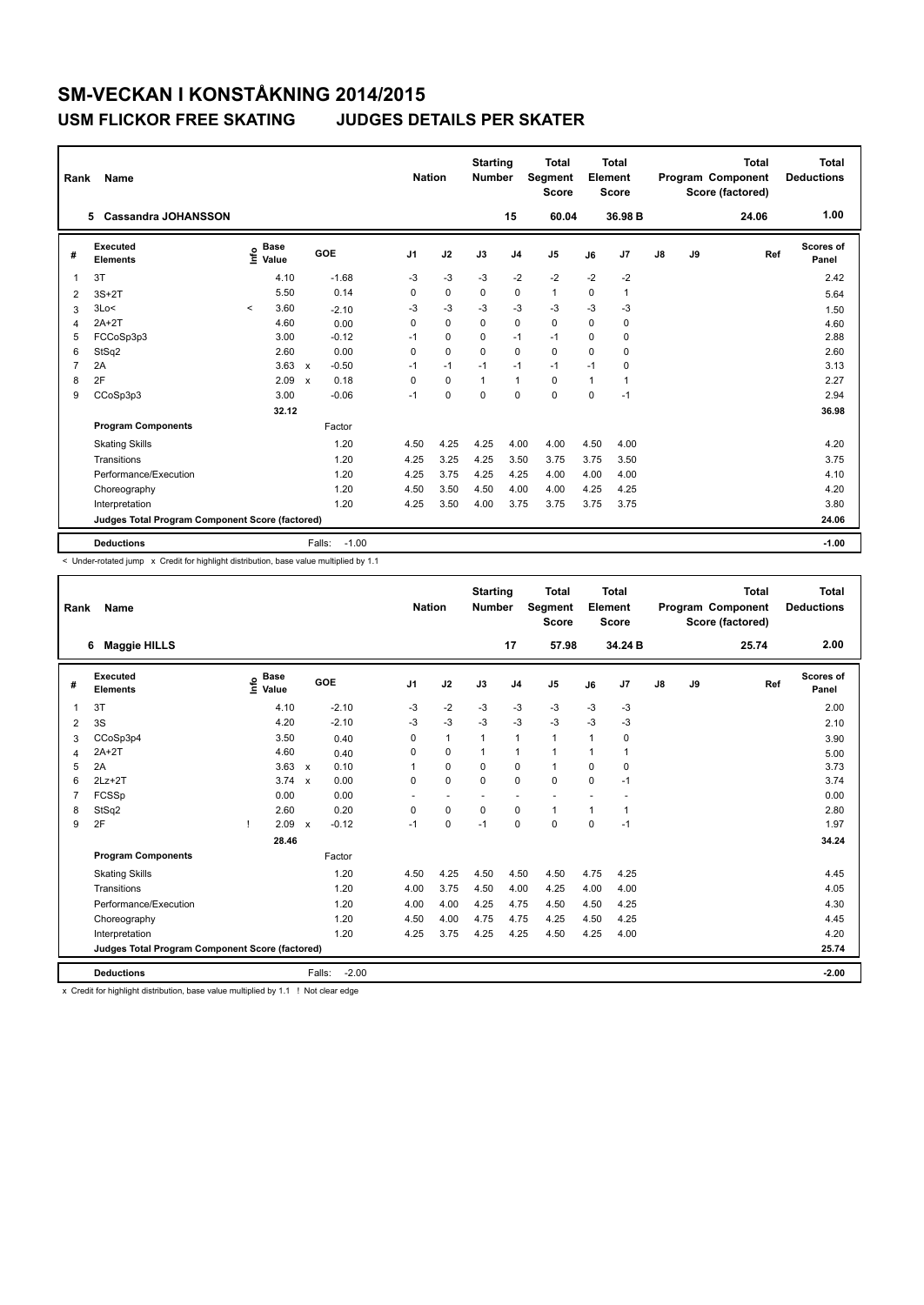| Rank           | Name                                            |                              |                           |         |                | <b>Nation</b> |                | <b>Starting</b><br><b>Number</b> |                | <b>Total</b><br>Segment<br><b>Score</b> |              | <b>Total</b><br>Element<br><b>Score</b> |               |    | <b>Total</b><br>Program Component<br>Score (factored) | <b>Total</b><br><b>Deductions</b> |
|----------------|-------------------------------------------------|------------------------------|---------------------------|---------|----------------|---------------|----------------|----------------------------------|----------------|-----------------------------------------|--------------|-----------------------------------------|---------------|----|-------------------------------------------------------|-----------------------------------|
|                | Emma KIVIOJA<br>7                               |                              |                           |         |                |               |                |                                  | 9              | 57.87                                   |              | 33.45 B                                 |               |    | 24.42                                                 | 0.00                              |
| #              | Executed<br><b>Elements</b>                     | <b>Base</b><br>lnfo<br>Value |                           | GOE     | J <sub>1</sub> |               | J2             | J3                               | J <sub>4</sub> | J <sub>5</sub>                          | J6           | J7                                      | $\mathsf{J}8$ | J9 | Ref                                                   | <b>Scores of</b><br>Panel         |
| $\mathbf{1}$   | $2A+2T$                                         | 4.60                         |                           | 0.10    | 0              |               | 0              | 0                                | 0              | 0                                       | $\mathbf{1}$ | 1                                       |               |    |                                                       | 4.70                              |
| 2              | 3S                                              | 4.20                         |                           | $-0.14$ | 0              |               | $-1$           | $\Omega$                         | 0              | $-1$                                    | $\mathbf 0$  | $\mathbf 0$                             |               |    |                                                       | 4.06                              |
| 3              | 2Lo                                             | 1.80                         |                           | 0.00    | 0              |               | 0              | $\mathbf 0$                      | $\overline{1}$ | $\mathbf 0$                             | $\Omega$     | $\mathbf 0$                             |               |    |                                                       | 1.80                              |
| $\overline{4}$ | FCCoSp3p4                                       | 3.50                         |                           | 0.50    |                |               | $\overline{2}$ | $\overline{1}$                   | $\mathbf{1}$   | $\mathbf{1}$                            | 1            |                                         |               |    |                                                       | 4.00                              |
| 5              | 2A                                              | 3.63                         | $\mathsf{x}$              | $-1.10$ | $-2$           |               | $-3$           | $-3$                             | $-2$           | $-2$                                    | $-2$         | $-2$                                    |               |    |                                                       | 2.53                              |
| 6              | 2F                                              | 2.09                         | $\boldsymbol{\mathsf{x}}$ | 0.18    | 1              |               | $\mathbf 0$    | $\Omega$                         | $\mathbf{1}$   | $\mathbf 0$                             | $\mathbf{1}$ | 1                                       |               |    |                                                       | 2.27                              |
| $\overline{7}$ | StSq3                                           | 3.30                         |                           | 0.30    | 0              |               | $\mathbf 0$    | $\mathbf{1}$                     | $\mathbf{1}$   | $\mathbf{1}$                            | 0            |                                         |               |    |                                                       | 3.60                              |
| 8              | 2F+SEQ                                          | 1.67                         | $\mathsf{x}$              | $-0.60$ | $-2$           |               | $-2$           | $-2$                             | $-2$           | $-2$                                    | $-2$         | $-2$                                    |               |    |                                                       | 1.07                              |
| 9              | CCoSp3p2                                        | 2.50                         |                           | $-0.08$ | $-1$           |               | $-1$           | 0                                | $\overline{1}$ | $-1$                                    | $-1$         | 1                                       |               |    |                                                       | 2.42                              |
|                |                                                 | 27.29                        |                           |         |                |               |                |                                  |                |                                         |              |                                         |               |    |                                                       | 33.45                             |
|                | <b>Program Components</b>                       |                              |                           | Factor  |                |               |                |                                  |                |                                         |              |                                         |               |    |                                                       |                                   |
|                | <b>Skating Skills</b>                           |                              |                           | 1.20    | 4.75           |               | 4.25           | 4.00                             | 4.25           | 4.25                                    | 3.75         | 4.25                                    |               |    |                                                       | 4.20                              |
|                | Transitions                                     |                              |                           | 1.20    | 4.25           |               | 3.50           | 3.50                             | 3.75           | 3.50                                    | 3.25         | 4.00                                    |               |    |                                                       | 3.65                              |
|                | Performance/Execution                           |                              |                           | 1.20    | 4.50           |               | 4.50           | 4.25                             | 4.50           | 4.00                                    | 3.50         | 4.25                                    |               |    |                                                       | 4.30                              |
|                | Choreography                                    |                              |                           | 1.20    | 4.75           |               | 4.00           | 4.25                             | 4.25           | 4.00                                    | 3.50         | 4.50                                    |               |    |                                                       | 4.20                              |
|                | Interpretation                                  |                              |                           | 1.20    | 4.75           |               | 3.75           | 4.00                             | 4.25           | 4.00                                    | 3.25         | 4.00                                    |               |    |                                                       | 4.00                              |
|                | Judges Total Program Component Score (factored) |                              |                           |         |                |               |                |                                  |                |                                         |              |                                         |               |    |                                                       | 24.42                             |
|                | <b>Deductions</b>                               |                              |                           |         |                |               |                |                                  |                |                                         |              |                                         |               |    |                                                       | 0.00                              |

x Credit for highlight distribution, base value multiplied by 1.1

| Rank           | Name                                            |    |                                  |                           |         | <b>Nation</b>  |                | <b>Starting</b><br><b>Number</b> |                | <b>Total</b><br>Segment<br><b>Score</b> |                | Total<br>Element<br><b>Score</b> |               |    | <b>Total</b><br>Program Component<br>Score (factored) | Total<br><b>Deductions</b> |
|----------------|-------------------------------------------------|----|----------------------------------|---------------------------|---------|----------------|----------------|----------------------------------|----------------|-----------------------------------------|----------------|----------------------------------|---------------|----|-------------------------------------------------------|----------------------------|
|                | Jelizaveta KOPACA<br>8                          |    |                                  |                           |         |                |                |                                  | 13             | 57.20                                   |                | 35.12B                           |               |    | 25.08                                                 | 3.00                       |
| #              | Executed<br><b>Elements</b>                     |    | <b>Base</b><br>e Base<br>⊆ Value |                           | GOE     | J <sub>1</sub> | J2             | J3                               | J <sub>4</sub> | J <sub>5</sub>                          | J6             | J7                               | $\mathsf{J}8$ | J9 | Ref                                                   | Scores of<br>Panel         |
| $\overline{1}$ | 2A                                              |    | 3.30                             |                           | $-1.50$ | $-3$           | $-3$           | $-3$                             | $-3$           | $-3$                                    | $-3$           | $-3$                             |               |    |                                                       | 1.80                       |
| 2              | $3T+2T$                                         |    | 5.40                             |                           | 0.28    | 0              | $\mathbf 0$    | 0                                | $\mathbf{1}$   | $\mathbf 0$                             | 1              | 1                                |               |    |                                                       | 5.68                       |
| 3              | 3S                                              |    | 4.20                             |                           | $-2.10$ | -3             | $-3$           | $-3$                             | $-3$           | $-3$                                    | $-3$           | $-3$                             |               |    |                                                       | 2.10                       |
| $\overline{4}$ | $2F+2T$                                         |    | 3.20                             |                           | 0.00    | $\Omega$       | $\mathbf 0$    | $\Omega$                         | $\mathbf 0$    | $\Omega$                                | $\Omega$       | $\mathbf 0$                      |               |    |                                                       | 3.20                       |
| 5              | CCoSp3p4                                        |    | 3.50                             |                           | 1.00    | $\overline{2}$ | $\overline{2}$ | $\overline{2}$                   | $\mathbf{1}$   | $\overline{2}$                          | $\overline{2}$ | $\overline{2}$                   |               |    |                                                       | 4.50                       |
| 6              | StSq3                                           |    | 3.30                             |                           | 0.50    | 0              | $\mathbf{1}$   | $\mathbf{1}$                     | $\mathbf{1}$   | $\mathbf{1}$                            | 1              | 1                                |               |    |                                                       | 3.80                       |
| $\overline{7}$ | 2F                                              |    | 2.09                             | $\boldsymbol{\mathsf{x}}$ | 0.12    | $\Omega$       | $\mathbf{1}$   | $\Omega$                         | $\mathbf 0$    | $\Omega$                                | 1              | $\mathbf{1}$                     |               |    |                                                       | 2.21                       |
| 8              | 3T<<                                            | << | 1.43                             | $\boldsymbol{\mathsf{x}}$ | $-0.60$ | $-3$           | $-3$           | $-3$                             | $-3$           | $-3$                                    | $-3$           | $-3$                             |               |    |                                                       | 0.83                       |
| 9              | FCCoSp3p3                                       |    | 3.00                             |                           | 0.00    | 0              | $\mathbf 0$    | $\mathbf 0$                      | $\mathbf 0$    | $-1$                                    | $\mathbf 0$    | 0                                |               |    |                                                       | 3.00                       |
|                |                                                 |    | 29.42                            |                           |         |                |                |                                  |                |                                         |                |                                  |               |    |                                                       | 35.12                      |
|                | <b>Program Components</b>                       |    |                                  |                           | Factor  |                |                |                                  |                |                                         |                |                                  |               |    |                                                       |                            |
|                | <b>Skating Skills</b>                           |    |                                  |                           | 1.20    | 4.75           | 4.25           | 4.50                             | 4.50           | 4.25                                    | 4.50           | 4.25                             |               |    |                                                       | 4.40                       |
|                | Transitions                                     |    |                                  |                           | 1.20    | 4.25           | 3.75           | 3.75                             | 4.00           | 4.00                                    | 3.50           | 3.75                             |               |    |                                                       | 3.85                       |
|                | Performance/Execution                           |    |                                  |                           | 1.20    | 4.25           | 4.00           | 4.25                             | 4.00           | 4.00                                    | 3.75           | 4.25                             |               |    |                                                       | 4.10                       |
|                | Choreography                                    |    |                                  |                           | 1.20    | 4.50           | 4.25           | 4.50                             | 4.25           | 4.00                                    | 4.00           | 4.50                             |               |    |                                                       | 4.30                       |
|                | Interpretation                                  |    |                                  |                           | 1.20    | 4.50           | 4.50           | 4.50                             | 4.00           | 4.50                                    | 3.75           | 3.75                             |               |    |                                                       | 4.25                       |
|                | Judges Total Program Component Score (factored) |    |                                  |                           |         |                |                |                                  |                |                                         |                |                                  |               |    |                                                       | 25.08                      |
|                | <b>Deductions</b>                               |    |                                  | Falls:                    | $-3.00$ |                |                |                                  |                |                                         |                |                                  |               |    |                                                       | $-3.00$                    |

<< Downgraded jump x Credit for highlight distribution, base value multiplied by 1.1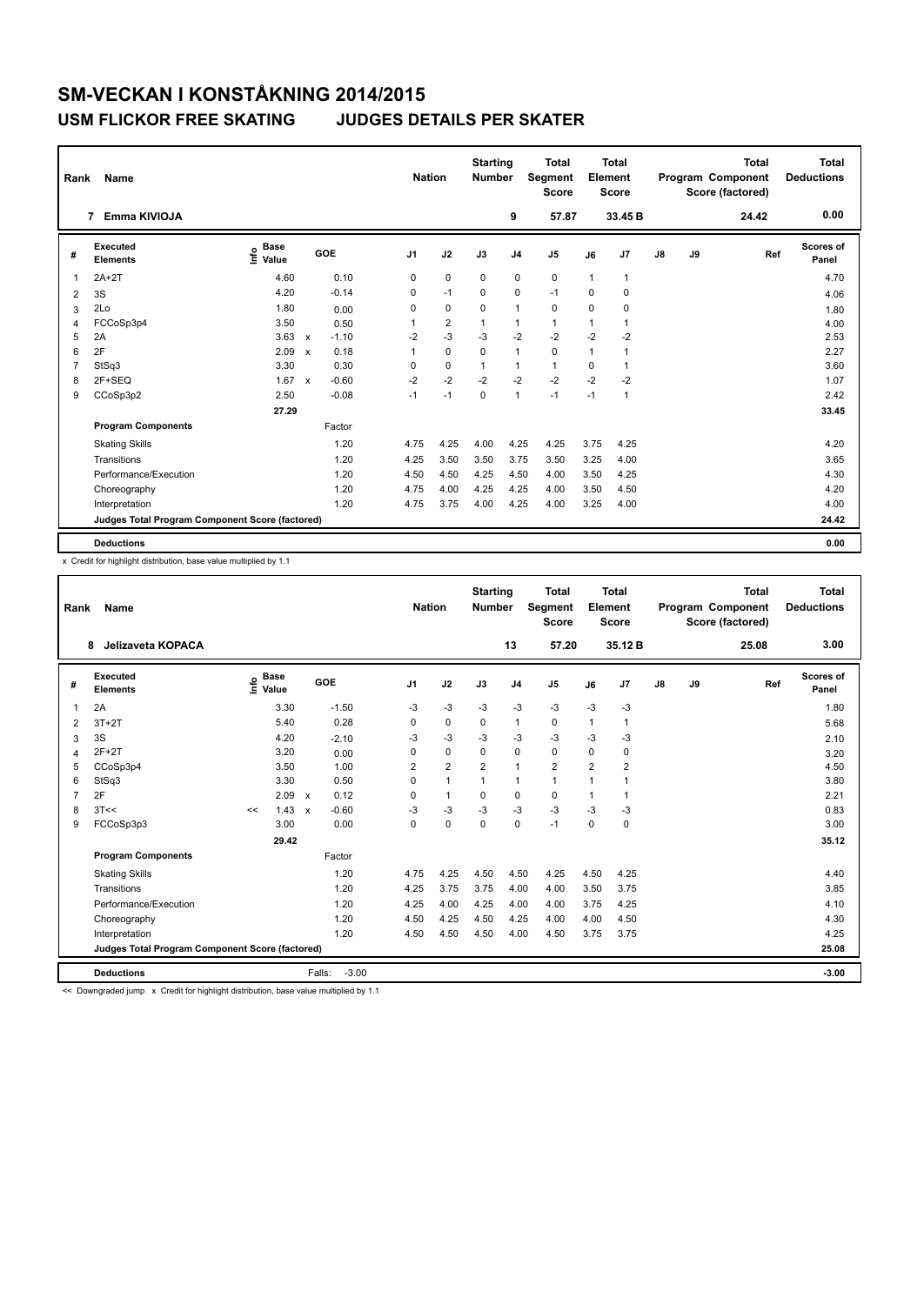| Rank           | Name                                            |                              |                           |        |                | <b>Nation</b>  | <b>Starting</b><br><b>Number</b> |                | <b>Total</b><br>Segment<br><b>Score</b> |              | <b>Total</b><br>Element<br><b>Score</b> |               |    | <b>Total</b><br>Program Component<br>Score (factored) | <b>Total</b><br><b>Deductions</b> |
|----------------|-------------------------------------------------|------------------------------|---------------------------|--------|----------------|----------------|----------------------------------|----------------|-----------------------------------------|--------------|-----------------------------------------|---------------|----|-------------------------------------------------------|-----------------------------------|
|                | <b>Rebecca GORWAT</b><br>9                      |                              |                           |        |                |                |                                  | 12             | 51.31                                   |              | 25.69                                   |               |    | 25.62                                                 | 0.00                              |
| #              | <b>Executed</b><br><b>Elements</b>              | <b>Base</b><br>١nf٥<br>Value |                           | GOE    | J <sub>1</sub> | J2             | J3                               | J <sub>4</sub> | J5                                      | J6           | J7                                      | $\mathsf{J}8$ | J9 | Ref                                                   | Scores of<br>Panel                |
| 1              | $2Lz+2T$                                        | 3.40                         |                           | 0.18   | 0              | $\mathbf 0$    | $\mathbf{1}$                     | $\pmb{0}$      | $\mathbf{1}$                            | $\mathbf{1}$ | $\mathbf{1}$                            |               |    |                                                       | 3.58                              |
| 2              | 1A                                              | 1.10                         |                           | 0.04   | 0              | $\mathbf 0$    | 0                                | 0              | 0                                       | $\mathbf{1}$ | 1                                       |               |    |                                                       | 1.14                              |
| 3              | CCoSp3p4                                        | 3.50                         |                           | 0.50   | 1              | $\overline{1}$ | 1                                | $\mathbf{1}$   | $\mathbf{1}$                            | $\mathbf{1}$ | 1                                       |               |    |                                                       | 4.00                              |
| 4              | StSq3                                           | 3.30                         |                           | 0.30   |                | $\mathbf 0$    | 1                                | 0              | $\mathbf{1}$                            | 0            |                                         |               |    |                                                       | 3.60                              |
| 5              | 2Lo                                             | 1.98                         | $\boldsymbol{\mathsf{x}}$ | 0.00   | 0              | $\mathbf 0$    | $\Omega$                         | 0              | 0                                       | 0            | 1                                       |               |    |                                                       | 1.98                              |
| 6              | 2F                                              | 2.09                         | $\boldsymbol{\mathsf{x}}$ | 0.30   | 1              | $\overline{1}$ | 1                                | $\mathbf 0$    | $\overline{2}$                          | $\mathbf{1}$ | $\mathbf 1$                             |               |    |                                                       | 2.39                              |
| $\overline{7}$ | 2Lz                                             | 2.31                         | $\boldsymbol{\mathsf{x}}$ | 0.24   | $\Omega$       | 0              | $\mathbf{1}$                     | $\overline{1}$ | $\mathbf{1}$                            | $\mathbf{1}$ | 1                                       |               |    |                                                       | 2.55                              |
| 8              | $2Lo+2T$                                        | 3.41                         | $\boldsymbol{\mathsf{x}}$ | 0.00   | 0              | $\mathbf 0$    | $\Omega$                         | 0              | $\mathbf 0$                             | 0            | 0                                       |               |    |                                                       | 3.41                              |
| 9              | FCCoSp3p3                                       | 3.00                         |                           | 0.04   | $-1$           | $\overline{1}$ | 0                                | $-1$           | 0                                       | $\Omega$     | 1                                       |               |    |                                                       | 3.04                              |
|                |                                                 | 24.09                        |                           |        |                |                |                                  |                |                                         |              |                                         |               |    |                                                       | 25.69                             |
|                | <b>Program Components</b>                       |                              |                           | Factor |                |                |                                  |                |                                         |              |                                         |               |    |                                                       |                                   |
|                | <b>Skating Skills</b>                           |                              |                           | 1.20   | 4.50           | 4.00           | 4.50                             | 4.50           | 4.50                                    | 3.75         | 4.25                                    |               |    |                                                       | 4.35                              |
|                | Transitions                                     |                              |                           | 1.20   | 4.25           | 4.00           | 4.00                             | 4.25           | 4.00                                    | 3.50         | 3.75                                    |               |    |                                                       | 4.00                              |
|                | Performance/Execution                           |                              |                           | 1.20   | 4.50           | 4.25           | 4.50                             | 4.50           | 4.50                                    | 4.00         | 4.00                                    |               |    |                                                       | 4.35                              |
|                | Choreography                                    |                              |                           | 1.20   | 4.50           | 4.50           | 4.25                             | 4.75           | 4.25                                    | 4.00         | 4.25                                    |               |    |                                                       | 4.35                              |
|                | Interpretation                                  |                              |                           | 1.20   | 4.50           | 4.50           | 4.25                             | 4.25           | 4.50                                    | 3.75         | 4.00                                    |               |    |                                                       | 4.30                              |
|                | Judges Total Program Component Score (factored) |                              |                           |        |                |                |                                  |                |                                         |              |                                         |               |    |                                                       | 25.62                             |
|                | <b>Deductions</b>                               |                              |                           |        |                |                |                                  |                |                                         |              |                                         |               |    |                                                       | 0.00                              |

x Credit for highlight distribution, base value multiplied by 1.1

| Rank           | Name                                            |                                  |                           |         | <b>Nation</b>  |              | <b>Starting</b><br><b>Number</b> |                | <b>Total</b><br>Segment<br><b>Score</b> |      | <b>Total</b><br>Element<br><b>Score</b> |               |    | <b>Total</b><br><b>Program Component</b><br>Score (factored) | <b>Total</b><br><b>Deductions</b> |
|----------------|-------------------------------------------------|----------------------------------|---------------------------|---------|----------------|--------------|----------------------------------|----------------|-----------------------------------------|------|-----------------------------------------|---------------|----|--------------------------------------------------------------|-----------------------------------|
|                | <b>Sofia STRAND</b><br>10                       |                                  |                           |         |                |              |                                  | 6              | 45.73                                   |      | 26.51 B                                 |               |    | 20.22                                                        | 1.00                              |
| #              | Executed<br><b>Elements</b>                     | <b>Base</b><br>e Base<br>⊆ Value |                           | GOE     | J <sub>1</sub> | J2           | J3                               | J <sub>4</sub> | J <sub>5</sub>                          | J6   | J7                                      | $\mathsf{J}8$ | J9 | Ref                                                          | <b>Scores of</b><br>Panel         |
| 1              | $2F+2T$                                         | 3.20                             |                           | 0.12    | 0              | $\mathbf{1}$ | 0                                | 0              | 0                                       | 1    | $\mathbf{1}$                            |               |    |                                                              | 3.32                              |
| $\overline{2}$ | 2A                                              | 3.30                             |                           | $-1.50$ | $-3$           | $-3$         | $-3$                             | $-3$           | $-3$                                    | $-3$ | $-3$                                    |               |    |                                                              | 1.80                              |
| 3              | FCCoSp3p3                                       | 3.00                             |                           | $-0.12$ | $-1$           | 0            | $\Omega$                         | 0              | $-1$                                    | 1    | $-1$                                    |               |    |                                                              | 2.88                              |
| 4              | StSq3                                           | 3.30                             |                           | 0.00    | 0              | 0            | $\Omega$                         | 0              | 0                                       | 0    | 0                                       |               |    |                                                              | 3.30                              |
| 5              | $2Lo+2T$                                        | 3.41                             | $\boldsymbol{\mathsf{x}}$ | 0.00    | $-1$           | $\mathbf 0$  | $\mathbf 0$                      | 0              | $\mathbf 0$                             | 0    | 0                                       |               |    |                                                              | 3.41                              |
| 6              | 2Lz                                             | 2.31                             | $\boldsymbol{\mathsf{x}}$ | $-0.12$ | $-1$           | $-2$         | 0                                | 0              | 0                                       | 0    | $-1$                                    |               |    |                                                              | 2.19                              |
| $\overline{7}$ | 2Lo                                             | 1.98                             | $\boldsymbol{\mathsf{x}}$ | 0.00    | 0              | $\mathbf 0$  | $\mathbf 0$                      | 0              | $\mathbf 0$                             | 0    | 0                                       |               |    |                                                              | 1.98                              |
| 8              | 2F                                              | 2.09                             | $\boldsymbol{\mathsf{x}}$ | 0.00    | $\Omega$       | $\Omega$     | $\Omega$                         | 0              | $\Omega$                                | 0    | 0                                       |               |    |                                                              | 2.09                              |
| 9              | CCoSp3p4                                        | 3.50                             |                           | 0.04    | 1              | $\mathbf 0$  | $\mathbf 0$                      | $-1$           | $-1$                                    | 0    | 1                                       |               |    |                                                              | 3.54                              |
|                |                                                 | 26.09                            |                           |         |                |              |                                  |                |                                         |      |                                         |               |    |                                                              | 26.51                             |
|                | <b>Program Components</b>                       |                                  |                           | Factor  |                |              |                                  |                |                                         |      |                                         |               |    |                                                              |                                   |
|                | <b>Skating Skills</b>                           |                                  |                           | 1.20    | 3.75           | 3.25         | 3.50                             | 3.75           | 3.50                                    | 3.50 | 3.75                                    |               |    |                                                              | 3.60                              |
|                | Transitions                                     |                                  |                           | 1.20    | 3.50           | 3.25         | 3.25                             | 3.00           | 2.75                                    | 3.00 | 3.25                                    |               |    |                                                              | 3.15                              |
|                | Performance/Execution                           |                                  |                           | 1.20    | 3.75           | 3.50         | 3.25                             | 3.25           | 3.50                                    | 3.25 | 3.50                                    |               |    |                                                              | 3.40                              |
|                | Choreography                                    |                                  |                           | 1.20    | 4.25           | 3.75         | 3.50                             | 3.50           | 3.25                                    | 3.25 | 3.75                                    |               |    |                                                              | 3.55                              |
|                | Interpretation                                  |                                  |                           | 1.20    | 4.00           | 3.25         | 3.00                             | 3.00           | 3.00                                    | 3.00 | 3.50                                    |               |    |                                                              | 3.15                              |
|                | Judges Total Program Component Score (factored) |                                  |                           |         |                |              |                                  |                |                                         |      |                                         |               |    |                                                              | 20.22                             |
|                | <b>Deductions</b>                               |                                  | Falls:                    | $-1.00$ |                |              |                                  |                |                                         |      |                                         |               |    |                                                              | $-1.00$                           |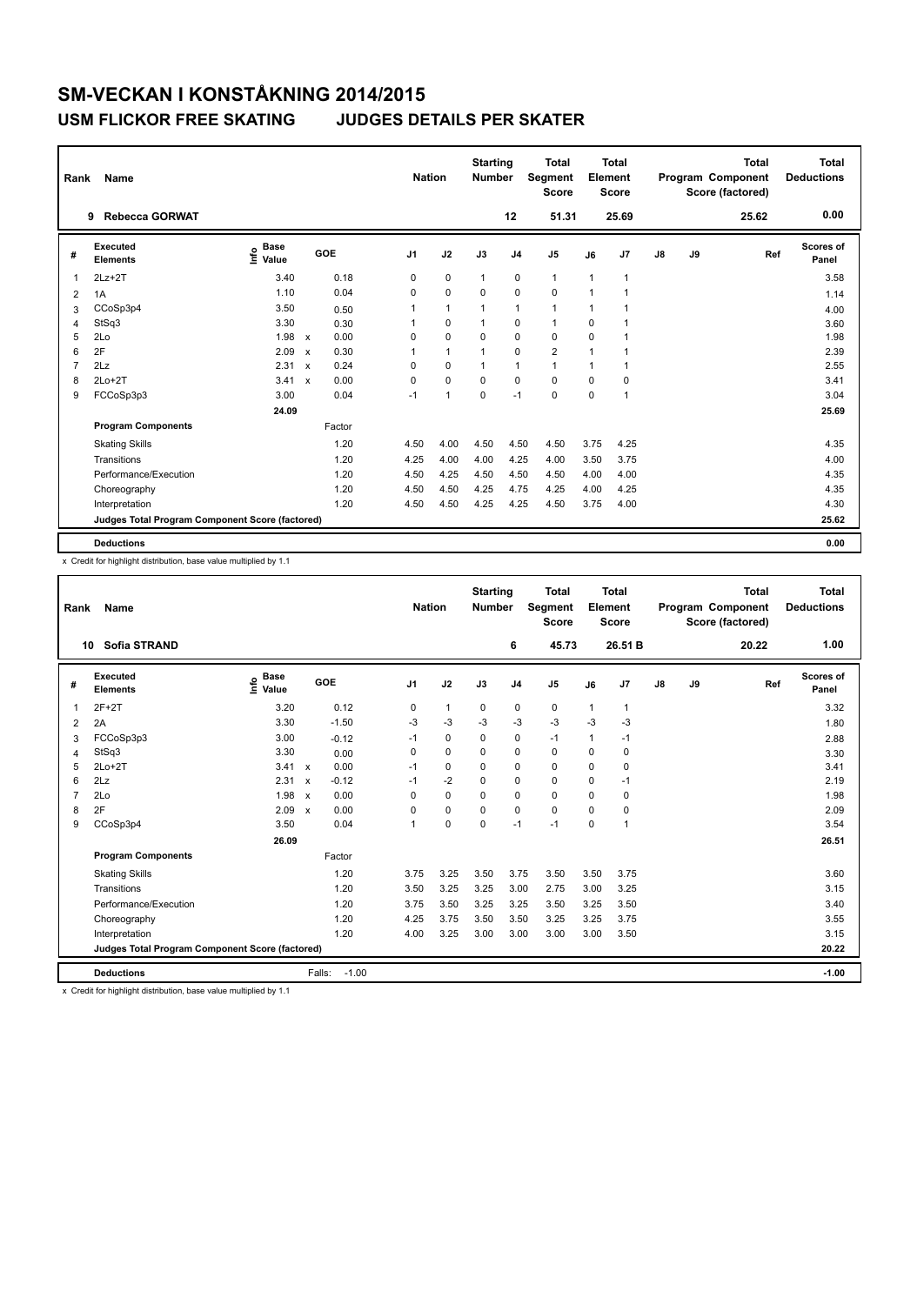| Rank           | Name                                            |         |                      |                      |                | <b>Nation</b> | <b>Starting</b><br><b>Number</b> |                | <b>Total</b><br>Segment<br><b>Score</b> |              | <b>Total</b><br>Element<br>Score |               |    | <b>Total</b><br>Program Component<br>Score (factored) | <b>Total</b><br><b>Deductions</b> |
|----------------|-------------------------------------------------|---------|----------------------|----------------------|----------------|---------------|----------------------------------|----------------|-----------------------------------------|--------------|----------------------------------|---------------|----|-------------------------------------------------------|-----------------------------------|
|                | <b>Klara ARELL</b><br>11                        |         |                      |                      |                |               |                                  | 11             | 45.25                                   |              | 23.51                            |               |    | 22.74                                                 | 1.00                              |
| #              | Executed<br><b>Elements</b>                     | ١nf٥    | <b>Base</b><br>Value | GOE                  | J <sub>1</sub> | J2            | J3                               | J <sub>4</sub> | J <sub>5</sub>                          | J6           | J7                               | $\mathsf{J}8$ | J9 | Ref                                                   | <b>Scores of</b><br>Panel         |
| 1              | 2A<                                             | $\prec$ | 2.30                 | $-1.50$              | $-3$           | $-3$          | $-3$                             | $-3$           | $-3$                                    | $-3$         | $-3$                             |               |    |                                                       | 0.80                              |
| 2              | $2F+2T$                                         |         | 3.20                 | 0.12                 | $\Omega$       | $\mathbf 0$   | $\Omega$                         | $\mathbf 0$    | $\mathbf{1}$                            | $\mathbf{1}$ | 1                                |               |    |                                                       | 3.32                              |
| 3              | FCCoSp2p4                                       |         | 2.50                 | 0.10                 | 0              | $\mathbf{1}$  | 0                                | 0              | 0                                       | 0            |                                  |               |    |                                                       | 2.60                              |
| $\overline{4}$ | StSq2                                           |         | 2.60                 | 0.10                 | 0              | $\mathbf 0$   | $\mathbf 0$                      | $\mathbf{1}$   | $\mathbf 0$                             | 0            |                                  |               |    |                                                       | 2.70                              |
| 5              | 2Lo                                             |         | 1.98                 | 0.12<br>$\mathsf{x}$ | $\Omega$       | $\mathbf 0$   | 1                                | $\mathbf{1}$   | 0                                       | $\mathbf 0$  | 1                                |               |    |                                                       | 2.10                              |
| 6              | $2Lz+2T$                                        |         | 3.74                 | 0.24<br>$\mathsf{x}$ | $\Omega$       | $\mathbf 0$   | $\mathbf{1}$                     | $\mathbf{1}$   | $\mathbf{1}$                            | 1            |                                  |               |    |                                                       | 3.98                              |
| $\overline{7}$ | 2Lo                                             |         | 1.98                 | 0.00<br>$\mathsf{x}$ | 0              | $\mathbf 0$   | $\Omega$                         | $\mathbf 0$    | $\mathbf 0$                             | $\Omega$     |                                  |               |    |                                                       | 1.98                              |
| 8              | 2Lz                                             |         | 2.31                 | 0.18<br>$\mathbf{x}$ | $\Omega$       | $\mathbf{1}$  | $\mathbf 0$                      | $\mathbf 0$    | $\mathbf{1}$                            | 1            | 1                                |               |    |                                                       | 2.49                              |
| 9              | CCoSp3p4                                        |         | 3.50                 | 0.04                 | $-1$           | $\pmb{0}$     | $\mathbf 0$                      | $\mathbf{1}$   | $-1$                                    | $\mathbf 0$  | 1                                |               |    |                                                       | 3.54                              |
|                |                                                 |         | 24.11                |                      |                |               |                                  |                |                                         |              |                                  |               |    |                                                       | 23.51                             |
|                | <b>Program Components</b>                       |         |                      | Factor               |                |               |                                  |                |                                         |              |                                  |               |    |                                                       |                                   |
|                | <b>Skating Skills</b>                           |         |                      | 1.20                 | 4.25           | 3.75          | 4.25                             | 4.00           | 4.00                                    | 3.75         | 4.00                             |               |    |                                                       | 4.00                              |
|                | Transitions                                     |         |                      | 1.20                 | 4.00           | 3.50          | 3.75                             | 3.50           | 3.75                                    | 3.25         | 3.50                             |               |    |                                                       | 3.60                              |
|                | Performance/Execution                           |         |                      | 1.20                 | 4.00           | 3.75          | 3.75                             | 3.75           | 4.25                                    | 3.50         | 3.75                             |               |    |                                                       | 3.80                              |
|                | Choreography                                    |         |                      | 1.20                 | 4.25           | 3.75          | 4.00                             | 3.75           | 3.75                                    | 3.75         | 4.00                             |               |    |                                                       | 3.85                              |
|                | Interpretation                                  |         |                      | 1.20                 | 4.25           | 3.50          | 4.00                             | 3.50           | 3.75                                    | 3.50         | 3.75                             |               |    |                                                       | 3.70                              |
|                | Judges Total Program Component Score (factored) |         |                      |                      |                |               |                                  |                |                                         |              |                                  |               |    |                                                       | 22.74                             |
|                | <b>Deductions</b>                               |         |                      | Falls:               | $-1.00$        |               |                                  |                |                                         |              |                                  |               |    |                                                       | $-1.00$                           |

< Under-rotated jump x Credit for highlight distribution, base value multiplied by 1.1

| Rank           | <b>Name</b>                                     |   |                                  |                           |         | <b>Nation</b>  |                | <b>Starting</b><br><b>Number</b> |                | <b>Total</b><br>Segment<br><b>Score</b> |              | <b>Total</b><br>Element<br><b>Score</b> |    |    | <b>Total</b><br>Program Component<br>Score (factored) | <b>Total</b><br><b>Deductions</b> |
|----------------|-------------------------------------------------|---|----------------------------------|---------------------------|---------|----------------|----------------|----------------------------------|----------------|-----------------------------------------|--------------|-----------------------------------------|----|----|-------------------------------------------------------|-----------------------------------|
|                | Kajsa KOSKINEN<br>$12 \,$                       |   |                                  |                           |         |                |                |                                  | 8              | 44.64                                   |              | 23.04                                   |    |    | 21.60                                                 | 0.00                              |
| #              | Executed<br><b>Elements</b>                     |   | <b>Base</b><br>e Base<br>E Value |                           | GOE     | J <sub>1</sub> | J2             | J3                               | J <sub>4</sub> | J <sub>5</sub>                          | J6           | J <sub>7</sub>                          | J8 | J9 | Ref                                                   | <b>Scores of</b><br>Panel         |
| 1              | 1A                                              |   | 1.10                             |                           | 0.04    | 0              | $\mathbf{1}$   | $\mathbf 0$                      | $\mathbf 0$    | 0                                       | $\mathbf 0$  | $\overline{1}$                          |    |    |                                                       | 1.14                              |
| 2              | 2Lze                                            | e | 1.50                             |                           | $-0.42$ | $-1$           | $-1$           | $-2$                             | $-2$           | $-2$                                    | $-1$         | $-1$                                    |    |    |                                                       | 1.08                              |
| 3              | 2Lo                                             |   | 1.80                             |                           | 0.00    | $\Omega$       | $\mathbf 0$    | 0                                | 0              | 0                                       | $\Omega$     | -1                                      |    |    |                                                       | 1.80                              |
| 4              | CCoSp3p4                                        |   | 3.50                             |                           | 0.20    | 0              | $\overline{1}$ | 0                                | $\mathbf 0$    | 0                                       | $\mathbf 1$  | 1                                       |    |    |                                                       | 3.70                              |
| 5              | StSq2                                           |   | 2.60                             |                           | 0.10    | $\Omega$       | $\mathbf{1}$   | $\mathbf 0$                      | $\mathbf 0$    | 0                                       | 0            | $\overline{1}$                          |    |    |                                                       | 2.70                              |
| 6              | $2F+2T$                                         |   | 3.52                             | $\mathbf{x}$              | 0.00    | $\Omega$       | $\Omega$       | $\Omega$                         | 0              | 0                                       | $\Omega$     | 0                                       |    |    |                                                       | 3.52                              |
| $\overline{7}$ | $2Lo+2T$                                        |   | 3.41                             | $\boldsymbol{\mathsf{x}}$ | 0.00    | 0              | $\mathbf 0$    | $\mathbf 0$                      | $\mathbf 0$    | 0                                       | 0            | $\overline{1}$                          |    |    |                                                       | 3.41                              |
| 8              | 2F                                              |   | 2.09                             | $\boldsymbol{\mathsf{x}}$ | 0.12    | $\Omega$       | $\mathbf{1}$   | $\Omega$                         | $\mathbf 0$    | 0                                       | $\mathbf{1}$ | 1                                       |    |    |                                                       | 2.21                              |
| 9              | FCCoSp3p4                                       |   | 3.50                             |                           | $-0.02$ | $\Omega$       | $-1$           | $\overline{1}$                   | $\Omega$       | $-1$                                    | $-1$         | $\overline{1}$                          |    |    |                                                       | 3.48                              |
|                |                                                 |   | 23.02                            |                           |         |                |                |                                  |                |                                         |              |                                         |    |    |                                                       | 23.04                             |
|                | <b>Program Components</b>                       |   |                                  |                           | Factor  |                |                |                                  |                |                                         |              |                                         |    |    |                                                       |                                   |
|                | <b>Skating Skills</b>                           |   |                                  |                           | 1.20    | 4.25           | 4.00           | 3.75                             | 3.75           | 3.75                                    | 3.25         | 4.00                                    |    |    |                                                       | 3.85                              |
|                | Transitions                                     |   |                                  |                           | 1.20    | 4.00           | 3.75           | 3.00                             | 3.00           | 3.00                                    | 3.25         | 3.50                                    |    |    |                                                       | 3.30                              |
|                | Performance/Execution                           |   |                                  |                           | 1.20    | 4.25           | 4.00           | 3.50                             | 3.75           | 3.75                                    | 3.50         | 3.75                                    |    |    |                                                       | 3.75                              |
|                | Choreography                                    |   |                                  |                           | 1.20    | 4.50           | 3.75           | 3.50                             | 3.25           | 3.25                                    | 3.50         | 4.00                                    |    |    |                                                       | 3.60                              |
|                | Interpretation                                  |   |                                  |                           | 1.20    | 4.25           | 3.75           | 3.25                             | 3.00           | 3.50                                    | 3.25         | 3.75                                    |    |    |                                                       | 3.50                              |
|                | Judges Total Program Component Score (factored) |   |                                  |                           |         |                |                |                                  |                |                                         |              |                                         |    |    |                                                       | 21.60                             |
|                | <b>Deductions</b>                               |   |                                  |                           |         |                |                |                                  |                |                                         |              |                                         |    |    |                                                       | 0.00                              |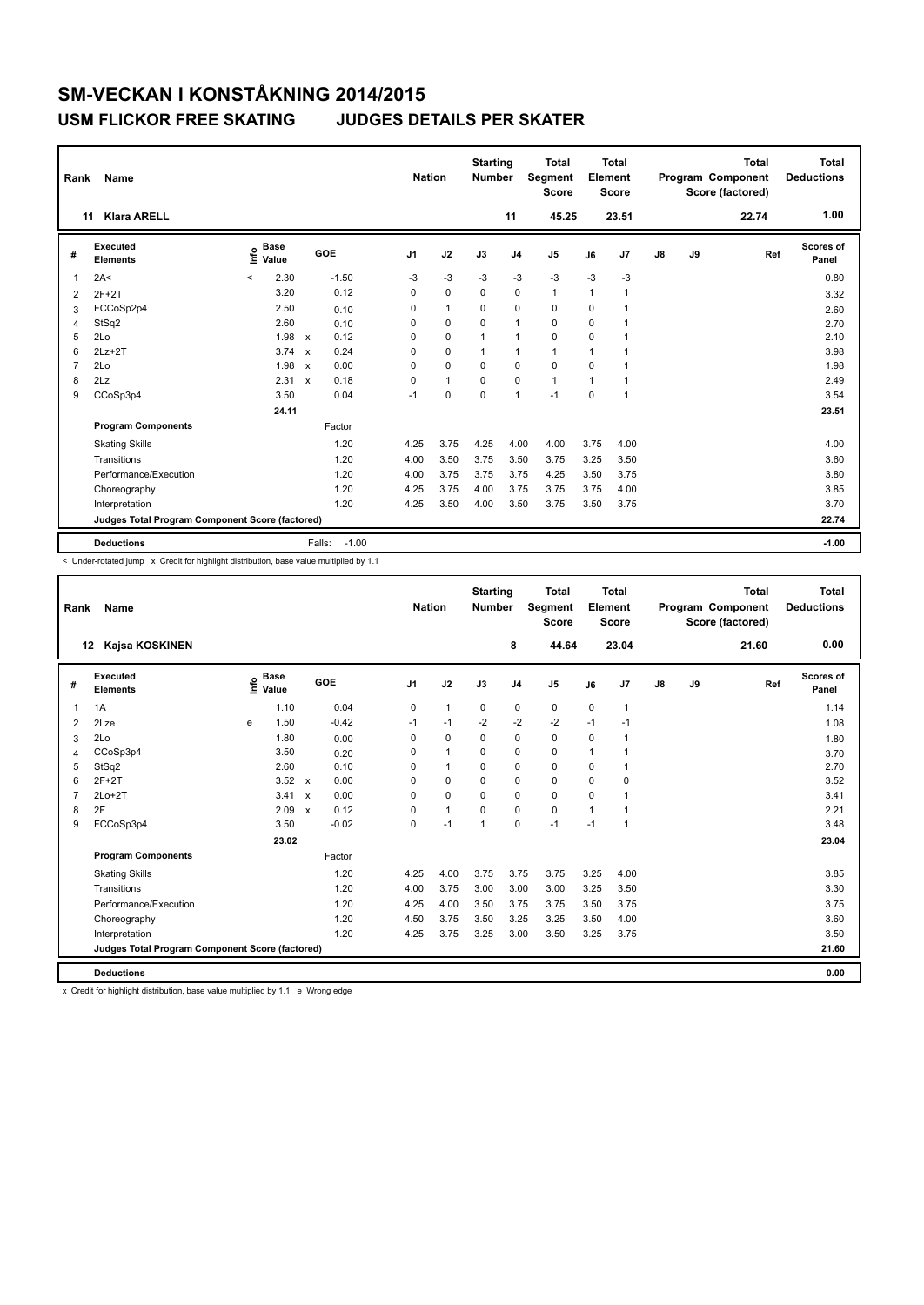| Name<br>Rank   |                                                 |                              |                           |         |                | <b>Nation</b> |          | <b>Starting</b><br><b>Number</b> | <b>Total</b><br>Segment<br><b>Score</b> |             | Total<br>Element<br><b>Score</b> | <b>Total</b><br>Program Component<br>Score (factored) |    |       | <b>Total</b><br><b>Deductions</b> |
|----------------|-------------------------------------------------|------------------------------|---------------------------|---------|----------------|---------------|----------|----------------------------------|-----------------------------------------|-------------|----------------------------------|-------------------------------------------------------|----|-------|-----------------------------------|
|                | <b>Frida SANDGREN</b><br>13                     |                              |                           |         |                |               |          | 5                                | 41.72                                   |             | 21.92                            |                                                       |    | 19.80 | 0.00                              |
| #              | Executed<br><b>Elements</b>                     | <b>Base</b><br>١nf٥<br>Value |                           | GOE     | J <sub>1</sub> | J2            | J3       | J <sub>4</sub>                   | J <sub>5</sub>                          | J6          | J7                               | $\mathsf{J}8$                                         | J9 | Ref   | <b>Scores of</b><br>Panel         |
| 1              | 2Lz                                             | 2.10                         |                           | $-0.18$ | 0              | $\mathbf 0$   | $-1$     | $\pmb{0}$                        | $-1$                                    | $-1$        | $-1$                             |                                                       |    |       | 1.92                              |
| 2              | 1A                                              | 1.10                         |                           | 0.00    | 1              | $\mathbf 0$   | $\Omega$ | $\mathbf 0$                      | $\mathbf 0$                             | $\mathbf 0$ | 0                                |                                                       |    |       | 1.10                              |
| 3              | 2F                                              | 1.90                         |                           | 0.06    |                | 0             | $\Omega$ | 0                                | 0                                       | -1          | $\Omega$                         |                                                       |    |       | 1.96                              |
| $\overline{4}$ | FSSp4                                           | 3.00                         |                           | 0.10    |                | $\mathbf 0$   | 0        | $\pmb{0}$                        | $\mathbf{1}$                            | $-1$        | 0                                |                                                       |    |       | 3.10                              |
| 5              | 2Lo                                             | 1.80                         |                           | 0.00    |                | $\mathbf 0$   | $\Omega$ | $\pmb{0}$                        | $\mathbf 0$                             | $\Omega$    | 0                                |                                                       |    |       | 1.80                              |
| 6              | $2Lz+2T$                                        | $3.74 \times$                |                           | 0.00    | 0              | $\mathbf 0$   | $\Omega$ | $\mathbf 0$                      | $\mathbf 0$                             | $\Omega$    | $\mathbf 0$                      |                                                       |    |       | 3.74                              |
| 7              | CCoSp2p3                                        | 2.10                         |                           | $-0.06$ | 0              | $\mathbf 0$   | $-1$     | 0                                | $-1$                                    | $\Omega$    | 0                                |                                                       |    |       | 2.04                              |
| 8              | StSq3                                           | 3.30                         |                           | $-0.56$ | 0              | $-1$          | $-1$     | 0                                | $-1$                                    | $-1$        | $-1$                             |                                                       |    |       | 2.74                              |
| 9              | $2F+2T$                                         | 3.52                         | $\boldsymbol{\mathsf{x}}$ | 0.00    | 0              | 0             | 0        | $-1$                             | 0                                       | $\Omega$    | $\mathbf 0$                      |                                                       |    |       | 3.52                              |
|                |                                                 | 22.56                        |                           |         |                |               |          |                                  |                                         |             |                                  |                                                       |    |       | 21.92                             |
|                | <b>Program Components</b>                       |                              |                           | Factor  |                |               |          |                                  |                                         |             |                                  |                                                       |    |       |                                   |
|                | <b>Skating Skills</b>                           |                              |                           | 1.20    | 4.00           | 3.50          | 3.50     | 3.50                             | 3.50                                    | 3.25        | 3.75                             |                                                       |    |       | 3.55                              |
|                | Transitions                                     |                              |                           | 1.20    | 3.50           | 3.25          | 2.75     | 3.00                             | 2.75                                    | 3.25        | 3.00                             |                                                       |    |       | 3.05                              |
|                | Performance/Execution                           |                              |                           | 1.20    | 4.00           | 3.50          | 3.25     | 3.25                             | 3.75                                    | 3.00        | 3.50                             |                                                       |    |       | 3.45                              |
|                | Choreography                                    |                              |                           | 1.20    | 4.00           | 3.50          | 3.25     | 3.00                             | 3.25                                    | 3.25        | 3.50                             |                                                       |    |       | 3.35                              |
|                | Interpretation                                  |                              |                           | 1.20    | 3.75           | 3.25          | 3.00     | 2.75                             | 3.25                                    | 2.75        | 3.25                             |                                                       |    |       | 3.10                              |
|                | Judges Total Program Component Score (factored) |                              |                           |         |                |               |          |                                  |                                         |             |                                  |                                                       |    |       | 19.80                             |
|                | <b>Deductions</b>                               |                              |                           |         |                |               |          |                                  |                                         |             |                                  |                                                       |    |       | 0.00                              |

x Credit for highlight distribution, base value multiplied by 1.1 ! Not clear edge

| Rank           | <b>Name</b>                                     |   |                                  |                           |         | <b>Nation</b>  |              | <b>Starting</b><br><b>Number</b> |                | <b>Total</b><br>Segment<br><b>Score</b> |      | Total<br>Element<br><b>Score</b> |    |    | <b>Total</b><br>Program Component<br>Score (factored) | <b>Total</b><br><b>Deductions</b> |
|----------------|-------------------------------------------------|---|----------------------------------|---------------------------|---------|----------------|--------------|----------------------------------|----------------|-----------------------------------------|------|----------------------------------|----|----|-------------------------------------------------------|-----------------------------------|
|                | <b>Klara LINDEVRET</b><br>14                    |   |                                  |                           |         |                |              |                                  | 3              | 41.53                                   |      | 21.43                            |    |    | 20.10                                                 | 0.00                              |
| #              | Executed<br><b>Elements</b>                     |   | <b>Base</b><br>e Base<br>⊆ Value |                           | GOE     | J <sub>1</sub> | J2           | J3                               | J <sub>4</sub> | J <sub>5</sub>                          | J6   | J7                               | J8 | J9 | Ref                                                   | Scores of<br>Panel                |
| $\overline{1}$ | 2Lz                                             |   | 2.10                             |                           | $-0.30$ | $-1$           | $-1$         | $-1$                             | $-1$           | $-1$                                    | 0    | $-1$                             |    |    |                                                       | 1.80                              |
| 2              | 1A                                              |   | 1.10                             |                           | 0.00    | 0              | $\mathbf 0$  | $\mathbf 0$                      | $\mathbf 0$    | $\mathbf 0$                             | 0    | 0                                |    |    |                                                       | 1.10                              |
| 3              | FCSSp3                                          |   | 2.60                             |                           | 0.00    | $\Omega$       | $\Omega$     | $\Omega$                         | $\mathbf 0$    | $\mathbf 0$                             | 0    | 0                                |    |    |                                                       | 2.60                              |
| $\overline{4}$ | StSq2                                           |   | 2.60                             |                           | 0.00    | 0              | $\mathbf{1}$ | $\Omega$                         | $-1$           | $\mathbf 0$                             | 0    | 0                                |    |    |                                                       | 2.60                              |
| 5              | $2Lo+2Lo$                                       |   | 3.96                             | $\boldsymbol{\mathsf{x}}$ | 0.00    | $\Omega$       | $\mathbf 0$  | $\Omega$                         | $\mathbf 0$    | $\mathbf 0$                             | 0    | 1                                |    |    |                                                       | 3.96                              |
| 6              | $2Lz + 2T$                                      |   | $3.74 \times$                    |                           | 0.00    | 0              | $\mathbf 0$  | 0                                | $\pmb{0}$      | $\mathbf 0$                             | 0    | 0                                |    |    |                                                       | 3.74                              |
| $\overline{7}$ | 2Fe                                             | e | 1.54                             | $\boldsymbol{\mathsf{x}}$ | $-0.60$ | $-2$           | $-1$         | $-2$                             | $-2$           | $-2$                                    | $-2$ | $-2$                             |    |    |                                                       | 0.94                              |
| 8              | 2T                                              |   | 1.43                             | $\boldsymbol{\mathsf{x}}$ | 0.00    | $\Omega$       | $\mathbf 0$  | 0                                | $-1$           | 0                                       | 0    | 0                                |    |    |                                                       | 1.43                              |
| 9              | CCoSp3p4                                        |   | 3.50                             |                           | $-0.24$ | $-1$           | $-1$         | $-1$                             | $\mathbf 0$    | $-1$                                    | $-1$ | 0                                |    |    |                                                       | 3.26                              |
|                |                                                 |   | 22.57                            |                           |         |                |              |                                  |                |                                         |      |                                  |    |    |                                                       | 21.43                             |
|                | <b>Program Components</b>                       |   |                                  |                           | Factor  |                |              |                                  |                |                                         |      |                                  |    |    |                                                       |                                   |
|                | <b>Skating Skills</b>                           |   |                                  |                           | 1.20    | 3.75           | 3.75         | 3.50                             | 3.75           | 3.50                                    | 3.25 | 3.25                             |    |    |                                                       | 3.55                              |
|                | Transitions                                     |   |                                  |                           | 1.20    | 3.25           | 3.25         | 3.00                             | 3.00           | 3.00                                    | 3.25 | 3.00                             |    |    |                                                       | 3.10                              |
|                | Performance/Execution                           |   |                                  |                           | 1.20    | 3.25           | 3.50         | 3.25                             | 3.00           | 3.50                                    | 3.50 | 3.25                             |    |    |                                                       | 3.35                              |
|                | Choreography                                    |   |                                  |                           | 1.20    | 3.50           | 3.50         | 3.00                             | 3.25           | 3.25                                    | 3.50 | 3.50                             |    |    |                                                       | 3.40                              |
|                | Interpretation                                  |   |                                  |                           | 1.20    | 3.50           | 3.50         | 3.25                             | 3.25           | 3.50                                    | 3.25 | 3.25                             |    |    |                                                       | 3.35                              |
|                | Judges Total Program Component Score (factored) |   |                                  |                           |         |                |              |                                  |                |                                         |      |                                  |    |    |                                                       | 20.10                             |
|                | <b>Deductions</b>                               |   |                                  |                           |         |                |              |                                  |                |                                         |      |                                  |    |    |                                                       | 0.00                              |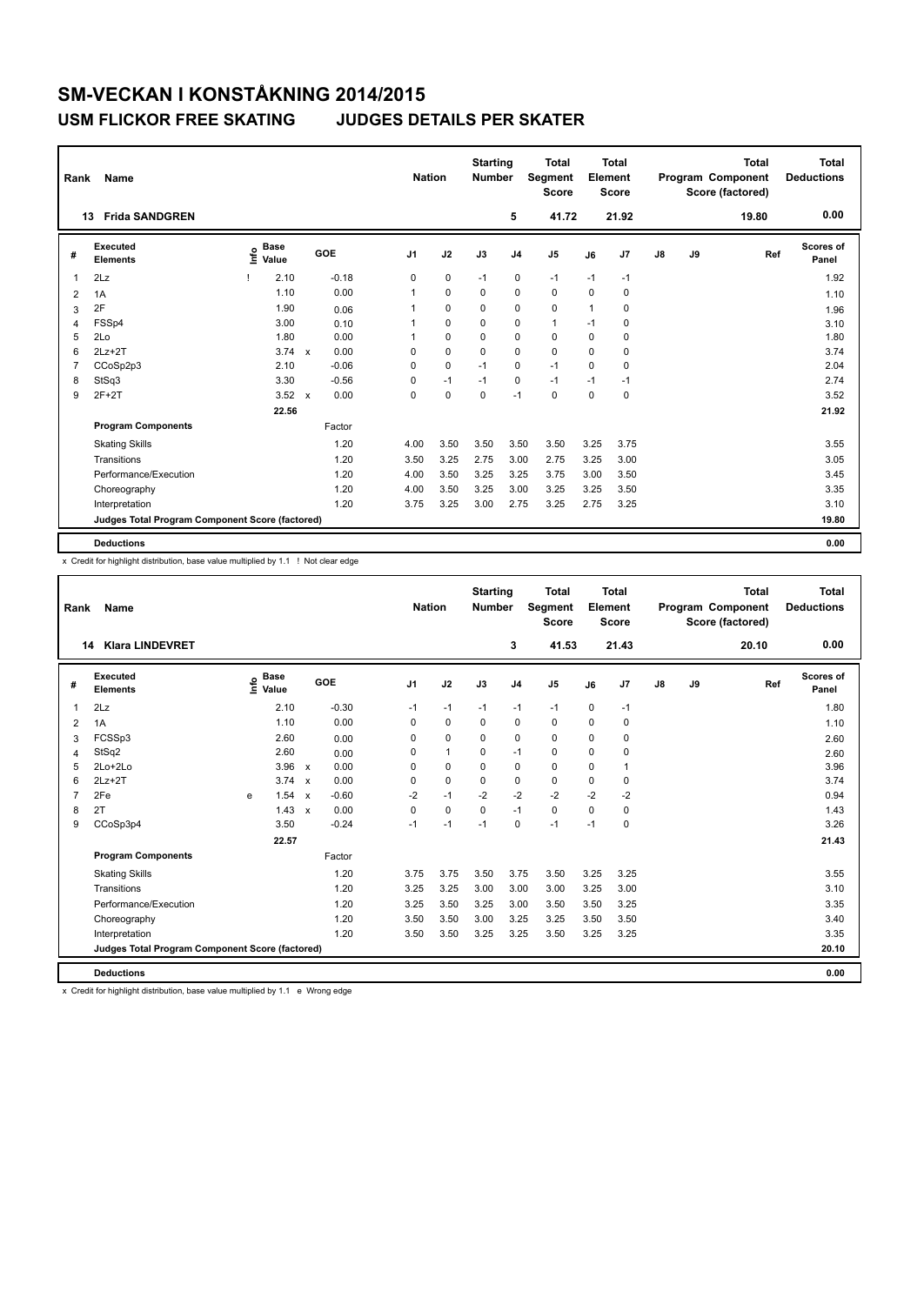| <b>Name</b><br>Rank |                                                 |      |                      |                           |         | <b>Nation</b>  |              | <b>Starting</b><br><b>Number</b> |                | <b>Total</b><br>Segment<br><b>Score</b> | <b>Total</b><br>Element<br><b>Score</b> |                |               |    | <b>Total</b><br>Program Component<br>Score (factored) | <b>Total</b><br><b>Deductions</b> |
|---------------------|-------------------------------------------------|------|----------------------|---------------------------|---------|----------------|--------------|----------------------------------|----------------|-----------------------------------------|-----------------------------------------|----------------|---------------|----|-------------------------------------------------------|-----------------------------------|
| 15                  | <b>Nikki ANDERSSON</b>                          |      |                      |                           |         |                |              |                                  | 1              | 40.86                                   |                                         | 20.52          |               |    | 20.34                                                 | 0.00                              |
| #                   | Executed<br><b>Elements</b>                     | lnfo | <b>Base</b><br>Value |                           | GOE     | J <sub>1</sub> | J2           | J3                               | J <sub>4</sub> | J <sub>5</sub>                          | J6                                      | J7             | $\mathsf{J}8$ | J9 | Ref                                                   | <b>Scores of</b><br>Panel         |
| $\mathbf{1}$        | 2Lo                                             |      | 1.80                 |                           | 0.06    | 0              | $\pmb{0}$    | 0                                | 0              | 0                                       | 1                                       | $\overline{1}$ |               |    |                                                       | 1.86                              |
| 2                   | $2Lze+2T$                                       | e    | 2.80                 |                           | $-0.60$ | $-2$           | $-2$         | $-2$                             | $-2$           | $-2$                                    | $-2$                                    | $-1$           |               |    |                                                       | 2.20                              |
| 3                   | 1A                                              |      | 1.10                 |                           | 0.00    | 0              | $\mathbf 0$  | $\Omega$                         | $\mathbf 0$    | $\mathbf 0$                             | 0                                       | 0              |               |    |                                                       | 1.10                              |
| $\overline{4}$      | FCSp2                                           |      | 2.30                 |                           | 0.00    | 0              | $-1$         | 0                                | $\mathbf{1}$   | $\mathbf 0$                             | 0                                       | 0              |               |    |                                                       | 2.30                              |
| 5                   | 2F                                              |      | 1.90                 |                           | 0.00    | 0              | 0            | 0                                | 0              | 0                                       | 1                                       | 0              |               |    |                                                       | 1.90                              |
| 6                   | StSq2                                           |      | 2.60                 |                           | 0.00    | 0              | $\Omega$     | $\Omega$                         | $\mathbf 0$    | 0                                       | 0                                       | 0              |               |    |                                                       | 2.60                              |
| $\overline{7}$      | $2F+2T$                                         |      | 3.52                 | $\mathsf{x}$              | 0.00    | 0              | $\mathbf 0$  | $\mathbf 0$                      | $\mathbf 0$    | $\mathbf 0$                             | 0                                       | 0              |               |    |                                                       | 3.52                              |
| 8                   | 2Lo                                             |      | 1.98                 | $\boldsymbol{\mathsf{x}}$ | 0.12    | 0              | $\mathbf{1}$ | 0                                | $\pmb{0}$      | $\mathbf 0$                             | 1                                       | 1              |               |    |                                                       | 2.10                              |
| 9                   | CCoSp3p3                                        |      | 3.00                 |                           | $-0.06$ | $-1$           | $\mathbf 0$  | $\Omega$                         | $\mathbf 0$    | $-1$                                    | 0                                       | 0              |               |    |                                                       | 2.94                              |
|                     |                                                 |      | 21.00                |                           |         |                |              |                                  |                |                                         |                                         |                |               |    |                                                       | 20.52                             |
|                     | <b>Program Components</b>                       |      |                      |                           | Factor  |                |              |                                  |                |                                         |                                         |                |               |    |                                                       |                                   |
|                     | <b>Skating Skills</b>                           |      |                      |                           | 1.20    | 3.50           | 3.50         | 3.25                             | 3.50           | 3.25                                    | 3.25                                    | 3.50           |               |    |                                                       | 3.40                              |
|                     | Transitions                                     |      |                      |                           | 1.20    | 3.25           | 3.25         | 3.00                             | 3.00           | 2.75                                    | 3.00                                    | 3.25           |               |    |                                                       | 3.10                              |
|                     | Performance/Execution                           |      |                      |                           | 1.20    | 3.50           | 3.50         | 3.50                             | 3.75           | 3.50                                    | 3.50                                    | 3.50           |               |    |                                                       | 3.50                              |
|                     | Choreography                                    |      |                      |                           | 1.20    | 3.75           | 3.50         | 3.50                             | 3.75           | 3.50                                    | 3.50                                    | 3.75           |               |    |                                                       | 3.60                              |
|                     | Interpretation                                  |      |                      |                           | 1.20    | 3.50           | 3.25         | 3.25                             | 3.25           | 3.50                                    | 3.25                                    | 3.50           |               |    |                                                       | 3.35                              |
|                     | Judges Total Program Component Score (factored) |      |                      |                           |         |                |              |                                  |                |                                         |                                         |                |               |    |                                                       | 20.34                             |
|                     | <b>Deductions</b>                               |      |                      |                           |         |                |              |                                  |                |                                         |                                         |                |               |    |                                                       | 0.00                              |

x Credit for highlight distribution, base value multiplied by 1.1 e Wrong edge

| <b>Nation</b><br>Rank<br><b>Name</b> |                                                 |   |                                    |                           |         |                |                      | <b>Starting</b><br><b>Number</b> |                | <b>Total</b><br><b>Segment</b><br><b>Score</b> |             | <b>Total</b><br>Element<br><b>Score</b> |    |    | <b>Total</b><br>Program Component<br>Score (factored) | <b>Total</b><br><b>Deductions</b> |
|--------------------------------------|-------------------------------------------------|---|------------------------------------|---------------------------|---------|----------------|----------------------|----------------------------------|----------------|------------------------------------------------|-------------|-----------------------------------------|----|----|-------------------------------------------------------|-----------------------------------|
| 16                                   | Elina EKLÖF                                     |   |                                    |                           |         |                |                      |                                  | 7              | 40.38                                          |             | 20.02                                   |    |    | 21.36                                                 | 1.00                              |
| #                                    | Executed<br><b>Elements</b>                     |   | <b>Base</b><br>$\frac{6}{5}$ Value |                           | GOE     | J <sub>1</sub> | J2                   | J3                               | J <sub>4</sub> | J <sub>5</sub>                                 | J6          | J7                                      | J8 | J9 | Ref                                                   | Scores of<br>Panel                |
| $\overline{1}$                       | 2Lo                                             |   | 1.80                               |                           | 0.18    | 1              | $\mathbf{1}$         | $\mathbf 0$                      | $\mathbf 0$    | $\mathbf 0$                                    | 1           | $\mathbf{1}$                            |    |    |                                                       | 1.98                              |
| 2                                    | $2F+2Lo$                                        |   | 3.70                               |                           | 0.06    | 0              | $\mathbf 0$          | $\mathbf 0$                      | $\mathbf 0$    | $\mathbf 0$                                    | 1           | 1                                       |    |    |                                                       | 3.76                              |
| 3                                    | CCoSp3p3                                        |   | 3.00                               |                           | 0.40    |                | $\blacktriangleleft$ | 0                                | $\mathbf{1}$   | $\mathbf 0$                                    | 1           | $\mathbf{1}$                            |    |    |                                                       | 3.40                              |
| $\overline{4}$                       | 1A                                              |   | 1.10                               |                           | 0.04    | $\Omega$       | $\blacktriangleleft$ | $\Omega$                         | $\Omega$       | 0                                              | 1           | 0                                       |    |    |                                                       | 1.14                              |
| 5                                    | StSq2                                           |   | 2.60                               |                           | 0.20    | $\Omega$       | $\overline{1}$       | 1                                | $\mathbf{1}$   | $-1$                                           | $\Omega$    | 0                                       |    |    |                                                       | 2.80                              |
| 6                                    | $2S+2T$                                         |   | 2.86                               | $\boldsymbol{\mathsf{x}}$ | 0.04    | 0              | $\mathbf{1}$         | 0                                | $\pmb{0}$      | 0                                              | 0           | 1                                       |    |    |                                                       | 2.90                              |
| $\overline{7}$                       | 2Lze                                            | e | 1.65                               | $\boldsymbol{\mathsf{x}}$ | $-0.90$ | $-3$           | $-3$                 | $-3$                             | $-3$           | $-3$                                           | $-3$        | $-3$                                    |    |    |                                                       | 0.75                              |
| 8                                    | 2F                                              |   | 2.09                               | $\boldsymbol{\mathsf{x}}$ | 0.00    | $\Omega$       | $\mathbf 0$          | $\mathbf 0$                      | $\mathbf 0$    | $\mathbf 0$                                    | $\mathbf 0$ | 0                                       |    |    |                                                       | 2.09                              |
| 9                                    | FCCoSp2p2                                       |   | 1.80                               |                           | $-0.60$ | $-2$           | $-2$                 | $-2$                             | $-2$           | $-2$                                           | $-2$        | $-2$                                    |    |    |                                                       | 1.20                              |
|                                      |                                                 |   | 20.60                              |                           |         |                |                      |                                  |                |                                                |             |                                         |    |    |                                                       | 20.02                             |
|                                      | <b>Program Components</b>                       |   |                                    |                           | Factor  |                |                      |                                  |                |                                                |             |                                         |    |    |                                                       |                                   |
|                                      | <b>Skating Skills</b>                           |   |                                    |                           | 1.20    | 4.25           | 4.00                 | 3.50                             | 3.25           | 3.50                                           | 3.50        | 3.75                                    |    |    |                                                       | 3.65                              |
|                                      | Transitions                                     |   |                                    |                           | 1.20    | 4.00           | 3.75                 | 3.50                             | 3.00           | 3.25                                           | 3.75        | 3.25                                    |    |    |                                                       | 3.50                              |
|                                      | Performance/Execution                           |   |                                    |                           | 1.20    | 4.25           | 3.75                 | 3.75                             | 3.25           | 3.50                                           | 3.50        | 3.75                                    |    |    |                                                       | 3.65                              |
|                                      | Choreography                                    |   |                                    |                           | 1.20    | 4.25           | 3.75                 | 3.75                             | 3.50           | 3.25                                           | 3.75        | 3.75                                    |    |    |                                                       | 3.70                              |
|                                      | Interpretation                                  |   |                                    |                           | 1.20    | 4.00           | 3.50                 | 3.25                             | 3.00           | 3.00                                           | 3.25        | 3.50                                    |    |    |                                                       | 3.30                              |
|                                      | Judges Total Program Component Score (factored) |   |                                    |                           |         |                |                      |                                  |                |                                                |             |                                         |    |    |                                                       | 21.36                             |
|                                      | <b>Deductions</b>                               |   |                                    | Falls:                    | $-1.00$ |                |                      |                                  |                |                                                |             |                                         |    |    |                                                       | $-1.00$                           |